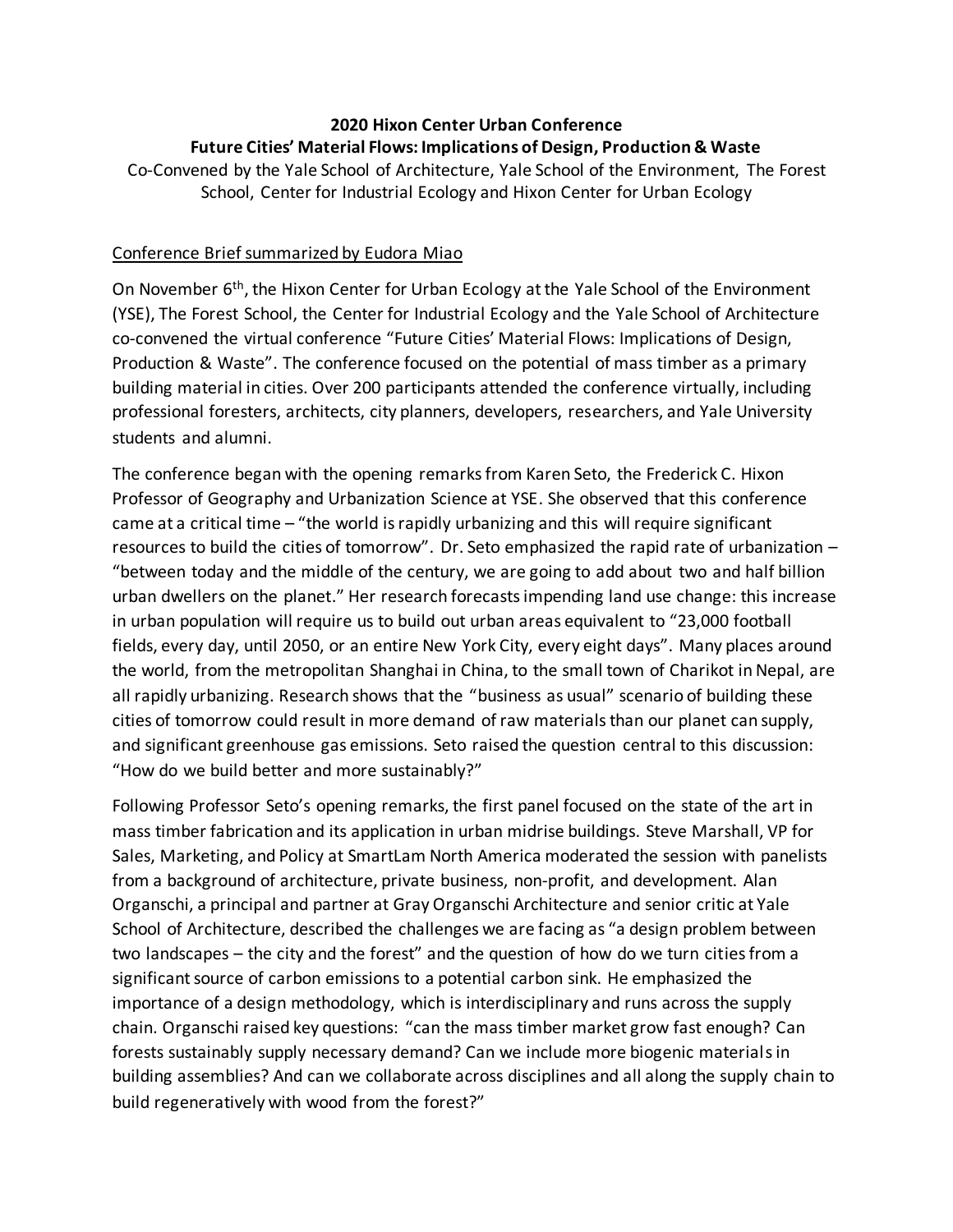Jennifer Cover, President and CEO of the nonprofit WoodWorks, presented the drivers for mass timber utilization. She highlighted the business benefits of mass timber as a win-win for the construction and design industry and sustainability efforts. Business benefits include innovation and aesthetic appeal that contributes to faster lease and higher lease rates, faster speed of construction and fewer constraints from site and labor shortages, superior structural performance and lightweight, as well as health implications such as decreased heart rate and anxiety level. Ms. Cover also noted that while there has been a quick uptake of mass timber by the US market, there is still opportunity to grow the market substantially.

Nick Milestone, Chairman of TRADA (The Timber Research and Development Association) and Senior Vice President Strategy & Partnerships, Softwood Lumber Board highlighted the hybrid use of mass timber with other building materials. Mr. Milestone reviewed the European market for mass timber noting that 64% of the Europe market is based on hybrid design of Cross Laminated Timber (CLT) with structural steel or concrete. Having briefly explained the "disruptor" history of CLT, he also spoke about the potential future of mass timber in volumetric modular construction, pod and panel, and even timber cities.

John Beauchamp, Chief Investment Officer of Hixon Properties Incorporated, added a developer's perspective to the panel offering his experience of constructing the "Soto", a recently completed mass timber building, to the discussion. Mr. Beauchamp shared that intrigued developers routinely want to visit the Soto because of the distinct and beautiful appearance. He also highlighted that Soto engages three different senses, namely the sight, smell, and feel, of those who visit, providing a big differentiator. Mr. Beauchamp flagged some common challenges, such as higher insurance, uncertain delivery of CLT, as well as how city planners may respond to timber buildings. He advises that those who are considering mass timber to "get into [the city planner's] office early and make sure you sniff out any problem early".

The implications of material selection in building design on the forests and the carbon budget was the focus of the second panel session. Moderated by Yuan Yao, Assistant Professor of Industrial Ecology and Sustainable Systems at YSE, this session brought together six different experts from climate research, industrial ecology, forestry and forest investment backgrounds.

Chad Oliver, the Emeritus Pinchot Professor of Forestry and Environmental Studies at Yale School of Environment, took on the question of supply meeting demand for mass timber. "If we look at different parts of the trees in different parts of the forest for different uses, we can find that we have more wood than we thought before", in particular by expanding the number of species we are willing and capable of using. Dr. Oliver also emphasized that across most of the globe the volume of timber supply has been increasing over the past decade (with the exception of Brazil and Indonesia), and that we are only harvesting 20% of the wood that we can potentially grow worldwide.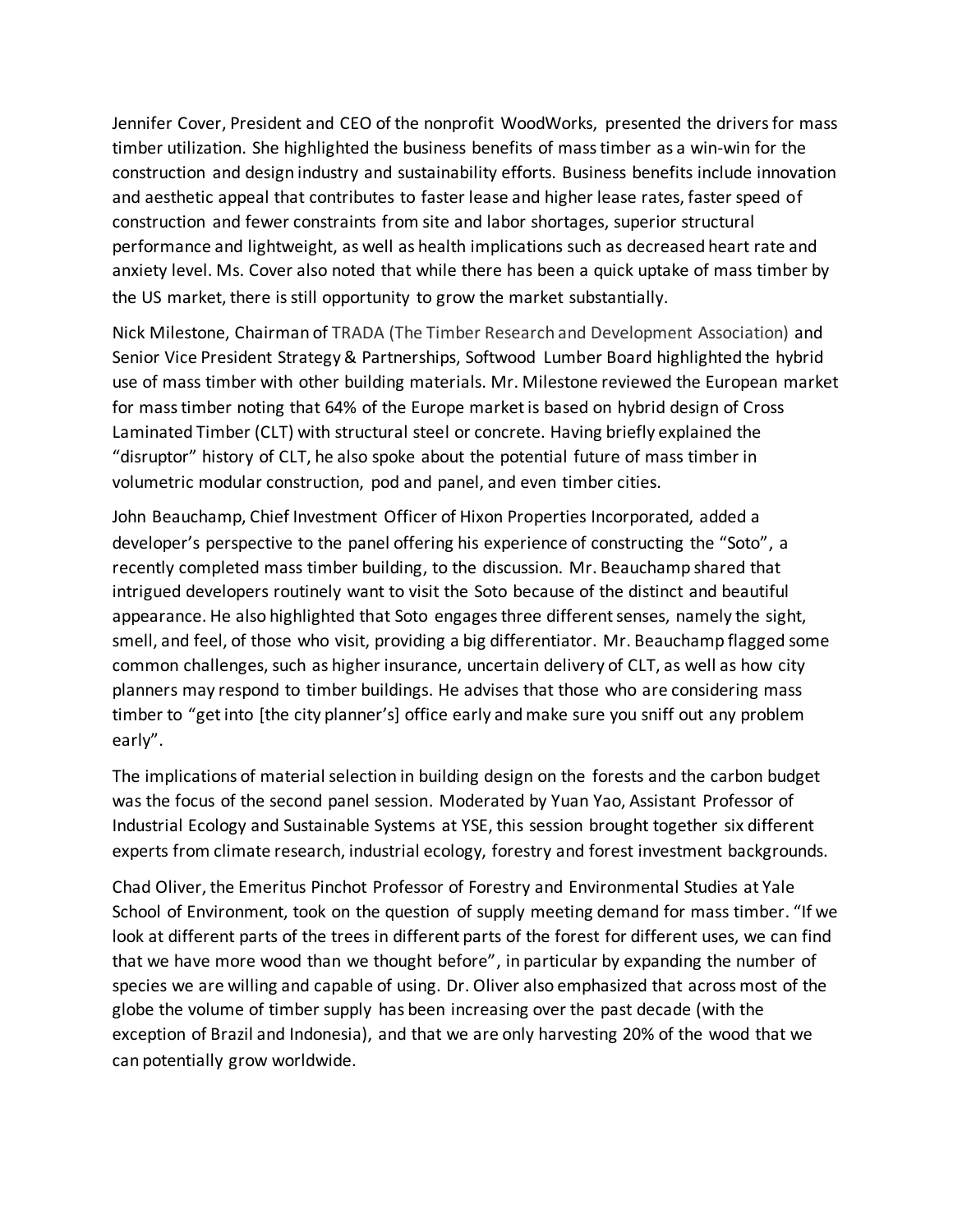Galina Churkina, senior scientist at the Potsdam Institute for Climate Impact Research focused on the global cycle of carbon and discussed the global picture of increasing carbon sinks. She pointed out that the interaction between forest, carbon, and climate is not straight forward; for example, in some areas, planting trees can actually increase the albedo value, thereby increasing the warming effect. With climate change, we are also more likely to have more fire and insect outbreaks, meaning more risks for forests. Dr. Churkina also emphasized the importance of considering the end-of-life for mass timber as an important factor in whether it could be a successful solution to mitigate climate change.

Rupert Myers, Lecturer in Sustainable Materials Engineering and leader of the Myers Group at Imperial College London, provided the audience with insights into the production of cement and concrete, materials, which mass timber might replace. He highlighted the big carbon footprint of the current production of cement – 20% of the industrial CO2 emissions and 5% of total anthropogenic CO2 emissions. Dr. Myers also noted decarbonizing efforts by the cement industry, such as the Low-Carbon Cement Initiative supported by UN Environment. There are also innovations to substitute the cement in concrete production with by-products from coal and iron production, reducing the CO2 emission of concrete to 60% of the original level. However, most of the CO2 mitigation efforts have focused on the production stage. Dr. Myers emphasized the importance of reducing emissions throughout the life cycle, which is challenging given the many actors involved.

Barbara Reck, Senior Research Scientist at the Center for Industrial Ecology at YSE discussed the significant carbon emissions from global steel production and the potentially substantial role of mass timber to substitute steel. "In 2019," she said, "the iron and steel industry accounted for 20% of industrial energy use, and 8% of total energy use – and a third of this steel was used for buildings." While secondary production using scrap saves a significant amount of energy when compared to steel production that uses primary raw materials, the limited availability of scrap means that this could not be a main tactic for reducing the impact of steel. To date, efforts to improve the material efficiency of steel are manifold, including for example extended building lifetimes. Yet, the opportunity of substituting steel for alternative building materials such as mass timber is still a relatively novel concept, with the potential to substantially reduce the carbon footprint of cities.

Clark Binkley, Managing Director of International Forestry Investment Advisors, LLC, sought to answer the questions "is there enough sustainably sourced timber to meet the growing demand for mass timber?" That mass timber uses sawn *lumber* and not *standing timber* complicates the answer. Mass timber in general, and CLT specifically, may add something like a 10% increase in lumber demand over the next 15 years. Dr. Binkley highlighted a few additional sources of lumber supply to meet such demand: technical innovations to improve the "lumber recovery factor (LRF)" in existing sawmills, improvement in plantation yields, excess sawtimber inventory in the US South, and fire treatment on public lands in the West. He also emphasized